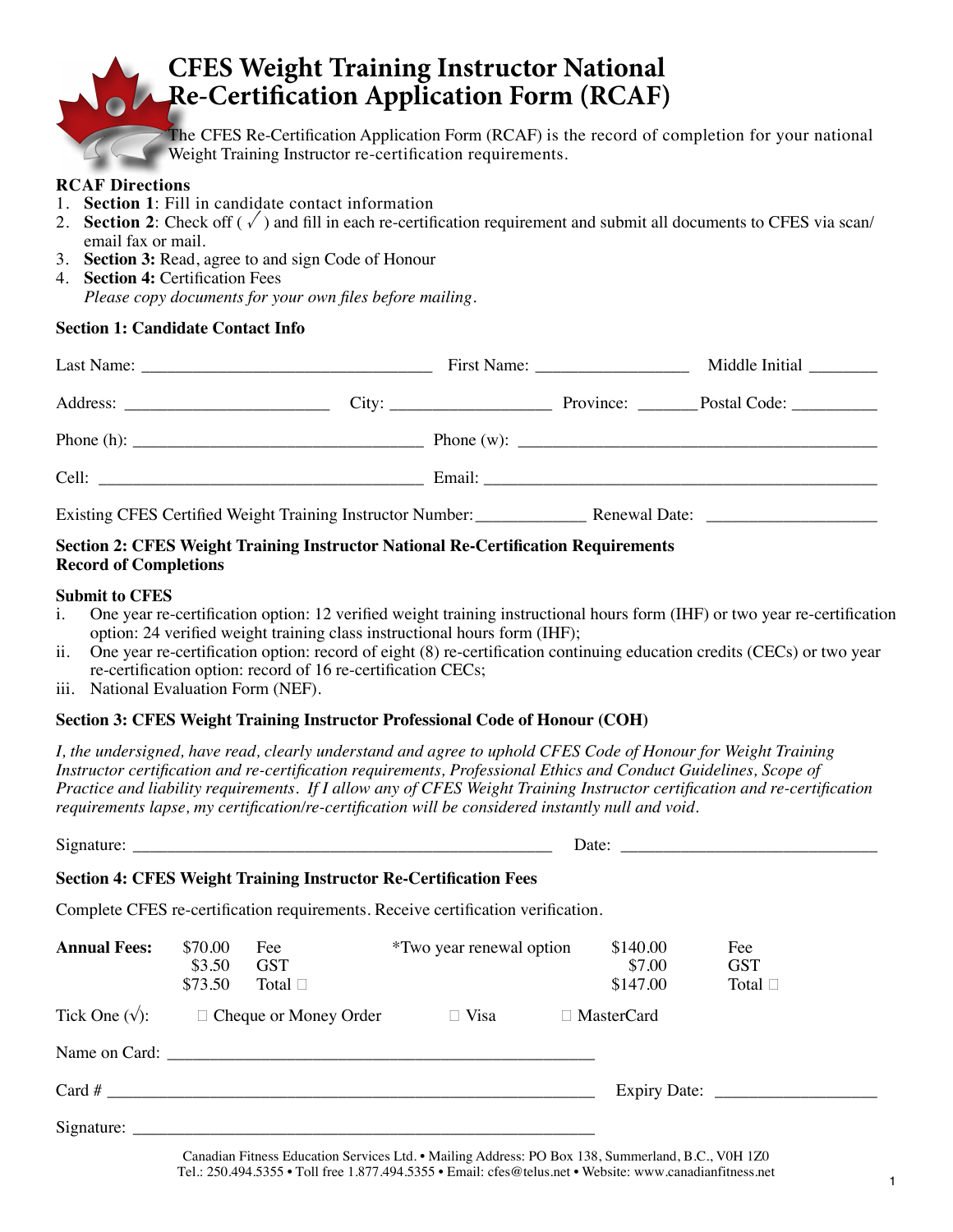## **CFES National Weight Training Instructor Re- Certification Evaluation Form (NEF)**

This form is required for re-certification completion and is confidential. Please submit with all required re-certification forms as directed on Re-Certification Application Form.

| Name: 2008. [2016] Mame: 2008. [2016] Mame: 2016. [2016] Location: 2016. [2016] Mame: 2016. [2016] Mame: 2016. [2016] Mame: 2016. [2016] Mame: 2016. [2016] Mame: 2016. [2016] Mame: 2016. [2016] Mamma: 2016. [2016] Mamma: 2 |                     |
|--------------------------------------------------------------------------------------------------------------------------------------------------------------------------------------------------------------------------------|---------------------|
|                                                                                                                                                                                                                                |                     |
| <b>Please Rank Course and Requirements Below 1 to 4</b> $1 =$ Unacceptable 2 = Needs Improvement 3 = Good 4 = Excellent                                                                                                        | <b>Add Comments</b> |
| <b>CFES recognized re-cert program</b> (provide name of facilitator, program and add comments)                                                                                                                                 |                     |
|                                                                                                                                                                                                                                |                     |
|                                                                                                                                                                                                                                |                     |
| <b>CFES national re-cert requirements</b>                                                                                                                                                                                      |                     |
|                                                                                                                                                                                                                                |                     |
|                                                                                                                                                                                                                                |                     |
|                                                                                                                                                                                                                                |                     |
|                                                                                                                                                                                                                                |                     |
| <b>CFES Services</b>                                                                                                                                                                                                           |                     |
|                                                                                                                                                                                                                                |                     |
|                                                                                                                                                                                                                                |                     |
|                                                                                                                                                                                                                                |                     |
|                                                                                                                                                                                                                                |                     |
|                                                                                                                                                                                                                                |                     |
|                                                                                                                                                                                                                                |                     |
| What re-cert programs would you like CFES to offer? ____________________________                                                                                                                                               |                     |
| How may we service your instructor certification professional needs more effectively?                                                                                                                                          |                     |

The CFES program goal is to provide professional excellence and national consistency for all involved. CFES appreciates your time and honest feedback about CFES recognized re-cert programs you attended and re-cert requirements regarding delivery, leadership skill, knowledge advancement and re-certification experience overall. In the box beside each statement below, please provide a numbered ranking on a scale from 1 to 4 [1 = Unacceptable to  $4$  = Excellent, beyond professional expectations], the name of your educator or skills assessment evaluator and provide comments. Thank you.

# **CFES National Weight Training Instructor Re-Certification Instructional Hours Form (IHF)**

Please fill in and copy this required form for CFES instructor re-certification. Submit to CFES office by scan/email, fax or mail. To retain your CFES Certification please teach 12 complete (45 - 60 minutes) Weight Training programs per year and have your supervisor sign as your witness declaring you did teach the program. Signature and contact info required. Your signed Professional Code of Honour is your word.

|                    |                                                                                                                                                                                                                                                                                                                                                                                                                                                                                                                                                                                                                                                                                                                                                                              |                                                                                                                                                                                                    |                                                                                   | Supervisor Signature and Contact # |  |
|--------------------|------------------------------------------------------------------------------------------------------------------------------------------------------------------------------------------------------------------------------------------------------------------------------------------------------------------------------------------------------------------------------------------------------------------------------------------------------------------------------------------------------------------------------------------------------------------------------------------------------------------------------------------------------------------------------------------------------------------------------------------------------------------------------|----------------------------------------------------------------------------------------------------------------------------------------------------------------------------------------------------|-----------------------------------------------------------------------------------|------------------------------------|--|
|                    |                                                                                                                                                                                                                                                                                                                                                                                                                                                                                                                                                                                                                                                                                                                                                                              |                                                                                                                                                                                                    |                                                                                   |                                    |  |
| 2. $\qquad \qquad$ |                                                                                                                                                                                                                                                                                                                                                                                                                                                                                                                                                                                                                                                                                                                                                                              |                                                                                                                                                                                                    |                                                                                   |                                    |  |
|                    |                                                                                                                                                                                                                                                                                                                                                                                                                                                                                                                                                                                                                                                                                                                                                                              |                                                                                                                                                                                                    |                                                                                   |                                    |  |
|                    |                                                                                                                                                                                                                                                                                                                                                                                                                                                                                                                                                                                                                                                                                                                                                                              |                                                                                                                                                                                                    |                                                                                   |                                    |  |
|                    |                                                                                                                                                                                                                                                                                                                                                                                                                                                                                                                                                                                                                                                                                                                                                                              |                                                                                                                                                                                                    |                                                                                   |                                    |  |
|                    |                                                                                                                                                                                                                                                                                                                                                                                                                                                                                                                                                                                                                                                                                                                                                                              |                                                                                                                                                                                                    |                                                                                   |                                    |  |
|                    |                                                                                                                                                                                                                                                                                                                                                                                                                                                                                                                                                                                                                                                                                                                                                                              |                                                                                                                                                                                                    |                                                                                   |                                    |  |
|                    |                                                                                                                                                                                                                                                                                                                                                                                                                                                                                                                                                                                                                                                                                                                                                                              |                                                                                                                                                                                                    |                                                                                   |                                    |  |
|                    |                                                                                                                                                                                                                                                                                                                                                                                                                                                                                                                                                                                                                                                                                                                                                                              |                                                                                                                                                                                                    |                                                                                   |                                    |  |
|                    |                                                                                                                                                                                                                                                                                                                                                                                                                                                                                                                                                                                                                                                                                                                                                                              |                                                                                                                                                                                                    |                                                                                   |                                    |  |
|                    |                                                                                                                                                                                                                                                                                                                                                                                                                                                                                                                                                                                                                                                                                                                                                                              |                                                                                                                                                                                                    |                                                                                   |                                    |  |
|                    |                                                                                                                                                                                                                                                                                                                                                                                                                                                                                                                                                                                                                                                                                                                                                                              |                                                                                                                                                                                                    |                                                                                   |                                    |  |
|                    |                                                                                                                                                                                                                                                                                                                                                                                                                                                                                                                                                                                                                                                                                                                                                                              |                                                                                                                                                                                                    |                                                                                   |                                    |  |
|                    | $\label{eq:2} \begin{split} \frac{1}{2} \left( \frac{1}{2} \sum_{i=1}^{n} \frac{1}{2} \sum_{j=1}^{n} \frac{1}{2} \sum_{j=1}^{n} \frac{1}{2} \sum_{j=1}^{n} \frac{1}{2} \sum_{j=1}^{n} \frac{1}{2} \sum_{j=1}^{n} \frac{1}{2} \sum_{j=1}^{n} \frac{1}{2} \sum_{j=1}^{n} \frac{1}{2} \sum_{j=1}^{n} \frac{1}{2} \sum_{j=1}^{n} \frac{1}{2} \sum_{j=1}^{n} \frac{1}{2} \sum_{j$<br>$\frac{1}{2} \left( \frac{1}{2} \frac{1}{2} \frac{1}{2} \frac{1}{2} \frac{1}{2} \frac{1}{2} \frac{1}{2} \frac{1}{2} \frac{1}{2} \frac{1}{2} \frac{1}{2} \frac{1}{2} \frac{1}{2} \frac{1}{2} \frac{1}{2} \frac{1}{2} \frac{1}{2} \frac{1}{2} \frac{1}{2} \frac{1}{2} \frac{1}{2} \frac{1}{2} \frac{1}{2} \frac{1}{2} \frac{1}{2} \frac{1}{2} \frac{1}{2} \frac{1}{2} \frac{1}{2} \frac{1}{2}$ | 1. $\qquad \qquad$<br><u> 1990 - Jan Barbara III, martx</u><br>10. $\qquad \qquad$<br>11. $\frac{1}{\sqrt{1-\frac{1}{2}}\sqrt{1-\frac{1}{2}}\left(\frac{1}{2}-\frac{1}{2}\right)}$<br>12. $\qquad$ | Location   Program Name   Class Date<br><u> 1990 - Johann John Barn, martin a</u> |                                    |  |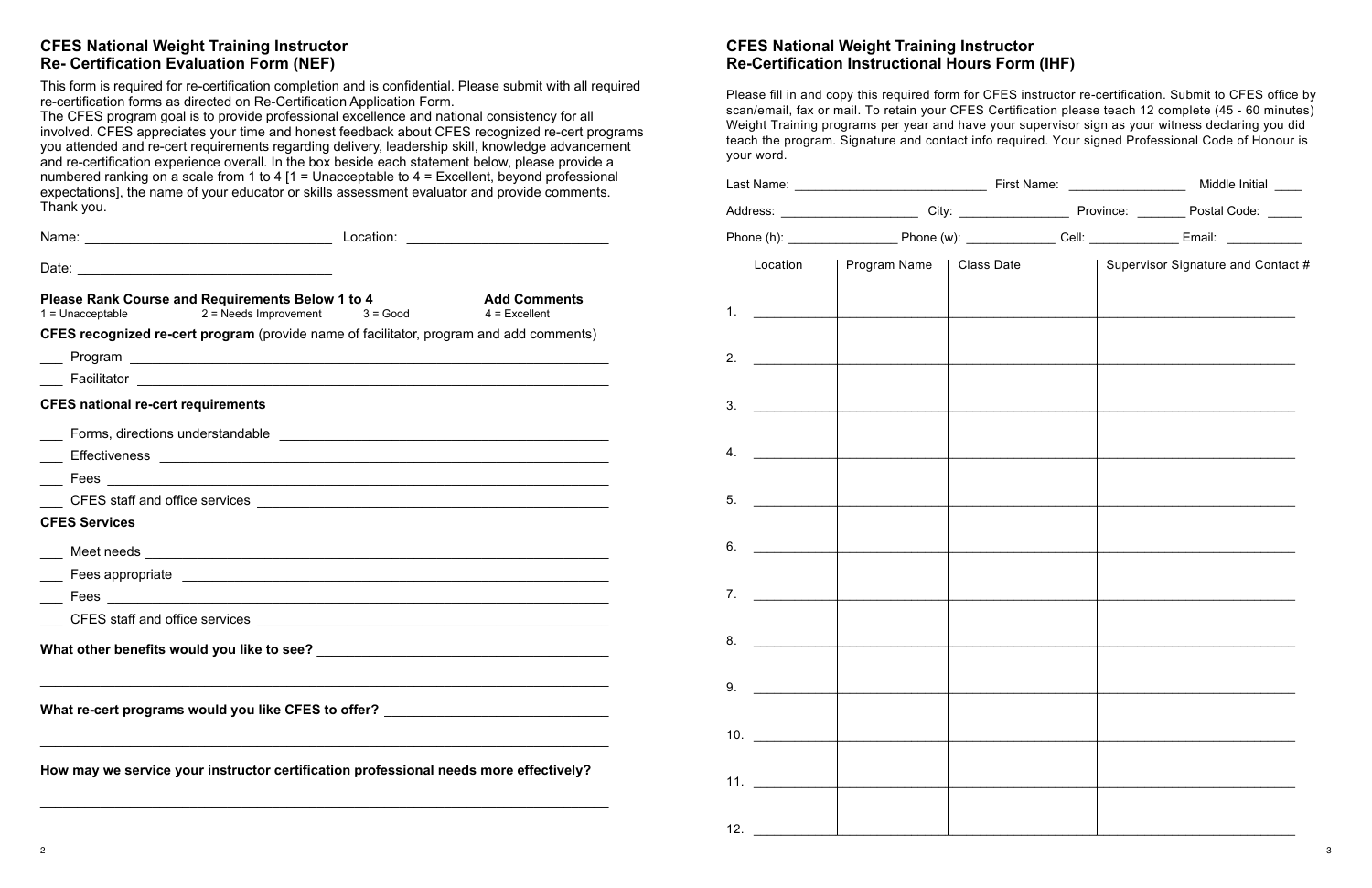# **The CFES National Weight Training Instructor Professional Code of Honour Package**

## **Certification Requirements**

Successfully complete (80% +) of the following CFES program steps or present an equivalent.\* 1 CFES Fitness Knowledge Classroom or Home Study Course;\*

- 
- 2 Weight Training Instructor Classroom Course;\*
- 3. WTI Practicum Classroom Course or Mentorship Program;\*
- 4. National WTI Exam\*;
- 5. National WTI Skills Assessment\*;
- 6. Maintain current CPR-A minimum and Emergency or Standard First Aid Certifications;
- 7 Maintain annual liability insurance (if required);
- 8. Submit to CFES: CFES Certification Application Form, collateral documents and certification fee;
- 9. Receive CFES Weight Training Instructor Certification.

- Have an interest, enthusiasm and commitment to excellence in educating, instructing and mentoring;
- Develop and maintain credibility, sincerity with the participants, peers and managers;
- Demonstrate self-motivation and be able to motivate others;
- Maintain good records;
- Possess good time management skills;
- Perform instruction without bias, conflict of interest, self-gains or vested interest in the instruction outcome;
- Have dedicated time to carry out my instructor role, including availability to students outside class time;
- Be a realistic role model, aiming to demonstrate balance; express honesty, integrity and core values.

# **Re-Certification Requirements**

Successfully complete (80% +) of the following or present an equivalent\*.

- 1. Attend eight (8) hours CFES recognized re-certification workshop CECs\*;
- 2. Submit twelve (12) verified instructional hours\*;
- 3. Maintain CPR; First Aid and annual liability insurance (if insurance required);
- 4. Submit to CFES: CFES Re-Certification Application Form, collateral documents and certification fee;
- 5. Receive CFES Weight Training Instructor Re-Certification.

Two year re-certification option available

# **Professional Ethics and Conduct Guidelines**

As a CFES Certified Weight Training Instructor (WTI) I will be expected to meet the following guidelines: **Personal Attributes**

### **Communication Skills**

- Possess the skill, knowledge, and ability to communicate well with all involved in the program;
- Clarify and present the Weight Training instruction in a succinct and meaningful manner;
- Interpret and explain Weight Training exercise results to the student;
- Provide an atmosphere that is participant centered, welcoming, caring, supportive and professional;
- Respect privacy and confidentiality during and following your classes and programs;
- Respect professional boundaries regarding appropriate and acceptable language, touching, overall conduct and promotion of programs;
- Understand that swearing, sexual oriented body or verbal language; being untruthful; encouraging gossip; economic maneuvering in sales and copyright infringements are examples of unprofessional or inappropriate conduct.

#### **Participant Success:**

- Promotion provides clear program descriptions, health benefits and variety of progressive choices for ages and health stages, beginners to advanced weight training participants;
- Conduct group exercise and facility orientation sessions for participants;
- Design progressive weight training programs for apparently healthy teens and adults that are modifiable for fitness levels and abilities;
- Programs are to produce effective measurable results for the participant;
- Educate regularly with a variety of information for all in class tips, handouts, bulletins, newsletters; • Respond to individual inquiries and group education on Canada's Food Guide and professionally recognized, credible nutrition resources available on-line and in the community;
- 
- To avoid conflict of interest, it is professional to provide more than one, ideally three, recognized professionals or organizations in answer to participant requests;
- Provide ample opportunity for participants to give feedback on instructor, program, facility. Where deemed reasonable act upon their feedback and let them know they are appreciated for their ideas and interest;
- Keep records of the participant progress and program evaluations; document results for future review.

- Design, market and present weight training programs and classes for apparently healthy teens and adults;
- When an individual registers they will fill in the basic health screening forms using CSEP's PAR-Q / PARmed-X and PARmed-X for Pregnancy forms<sup>1</sup> and we will refer clients to the appropriate health/fitness professionals where indicated and to maintain best practices as outlined by the Canadian Fitness Safety Standards  $^{\text{2}}$ ;
- Programs and classes will inspire, educate and activate participants to foster a lifelong commitment to active living, fitness and healthy lifestyle;
- Instruction will foster personal participant success based on their realistic personal goals;
- Provide recognition of client at completion of their class set or program in paper, in word, kind deeds.

#### **Technical Skills**

- Understand and instruct within professional scope of practice (see below);
- Have the weight training skill, knowledge, confidence, and ability in instruction;
- Demonstrate a working knowledge and understanding of the CFES model, mission, direction, and focus, follow CFES professional ethics and conduct guidelines for every Weight training class or program; • Design and instruct a proper warm-up, a work-out (cardio, strength, endurance) and cool down (flexibility)
- components for each weight training class;
- Provide safe, progressive, balanced, technically proficient program components; • Possess the ability to determine and work with differing styles of participant learning and abilities;
- Be able to make a judgment whether the participant fitness level is appropriate for class level;
- Provide exercise modifications, alternatives meeting the levels and conditions of participants;
- Provide instruction and modifications for the safe use of common group exercise equipment;
- Provide feedback and encouragement that enhances and promotes participant advancement.

#### **Program Effectiveness:**

#### **For Safety:**

- Have an emergency procedures plan in place where I am teaching in the weight room, posted in a visible spot with staff, instructor(s) and participants educated in procedures;
- Have or be able to recommend an accredited fitness assessment for interested individuals;
- Participants are asked to sign an informed consent form before entering any program;
- An excellent target heart rate or perceived exertion chart is on the wall, visible for all to read and ideally provides beats in a 10-second count for beginners, intermediate and advanced levels;
- Participants are shown where water stations, washrooms and emergency exits are. Participants are encouraged to bring water bottles.

#### **For Professional Credibility:**

- Respect individuality; equality; provide support, include and recognize participants and professionals;
- Promote honesty of feedback, originality of the candidate, and give credit where credit is due;
- Uphold a professional image through conduct and appearance;
- 
- Maintain CFES Weight Training Instructor re-certification requirements; • Advance Weight Training Instructor certification — add credentials, attend programs, events, network professionals;
- Keep up to date with exercise trends, safety, new programs, techniques, and current research; • Have regular evaluations of leadership skills, abilities and conduct from participants, peers and supervisors.
-